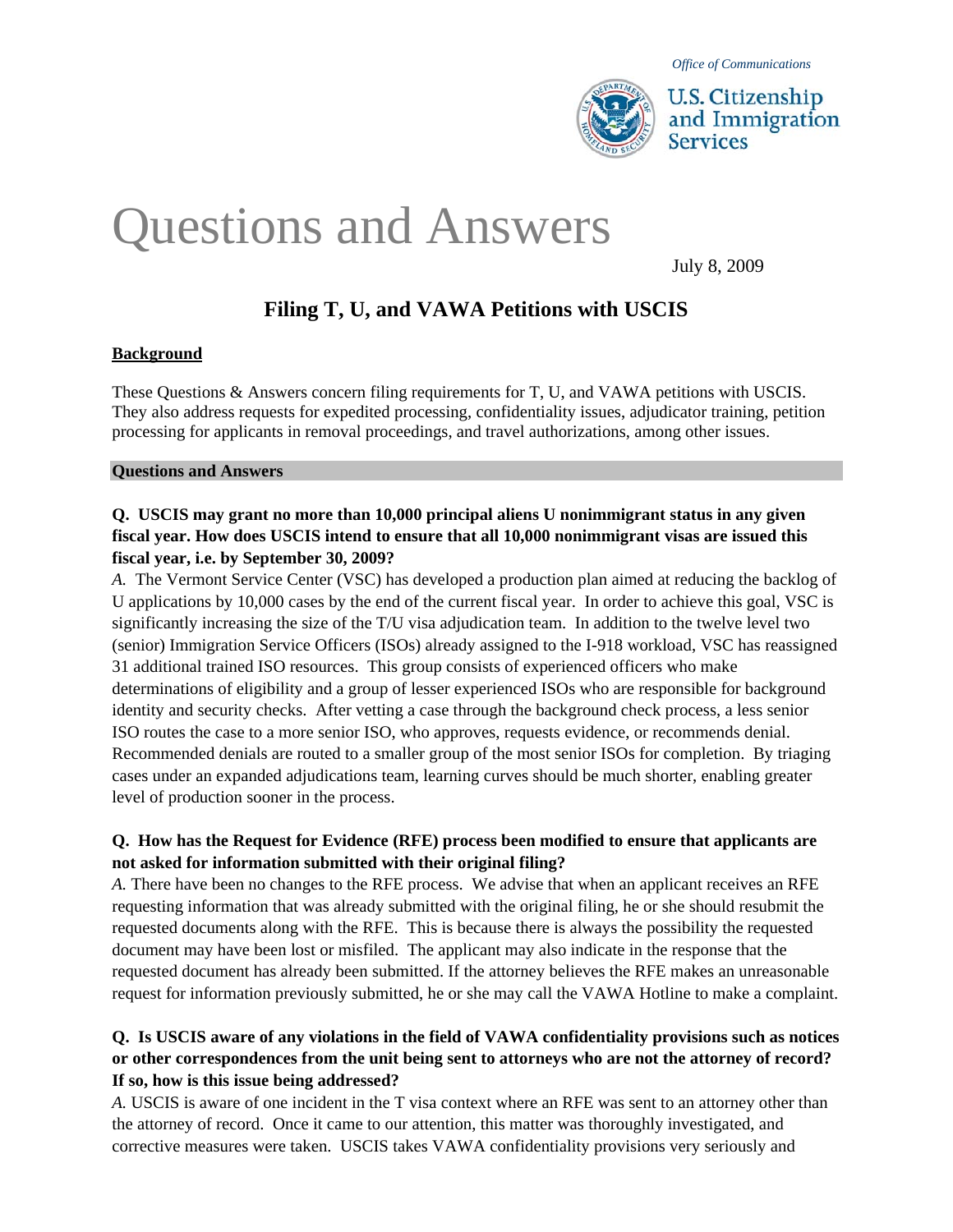works to ensure that there are no systematic problems that may lead to this problem being repeated again. We are currently developing a training module for all USCIS officers regarding confidentiality issues related to T, U, and VAWA applications. Please let us know if you are aware of other incidents where violations of confidentiality provisions have occurred.

#### **Q. What is the process for expediting cases for T, U and VAWA applicants? What criteria are used to determine if a case will be expedited? How long are adjudications taking for expedited cases for T, U and VAWA applicants?**

*A*. Customers should call the VSC VAWA Hotline (1-802-527-4888). It is clear that many VAWA, T, and U visa cases involve compelling humanitarian issues. Thus, established USCIS expedite criteria regarding humanitarian issues may be invoked, but customers and their representatives should be aware that any request for expeditious processing on humanitarian grounds must involve extraordinary circumstances. The VAWA unit will entertain and answer every request it receives based on a full review of the unique facts presented. Recently, USCIS and ICE have identified U visa petitions involving petitioners detained at government expense, and VSC has been expediting prima facie determinations or full adjudications of these petitions, as appropriate.

Once a decision is made on whether to expedite processing, the attorney of record will be notified of the decision. When a case is approved for expeditious processing, an expedite cover sheet is placed on the Afile, clearly designating the case as an expedite, and the case is immediately assigned to an adjudicator The adjudicator takes action on the case within one to two days, and the action may be a decision, RFE, or hold. If the case requires an RFE, the applicant has up to 87 days to respond to the RFE. Cases requiring RFE processing are tracked as expedites throughout the RFE process, and when a response is received, VSC endeavors to complete the decision as quickly as possible. If the case must be held in abeyance, we are unable to provide a time frame for adjudication.

#### **Q. If a case is going to be expedited, when is the process initiated?**

*A.* If the VSC decides to expedite a case, the process generally begins on the same day the request for an expedite is made and the case is accepted for expeditious processing.

# **Q. What is the process for legal permanent residents in removal proceedings to petition for T or U visas?**

*A*. Lawful permanent residents requesting T or U nonimmigrant status follow the standard process for submitting a T or U visa petition, and VSC will not reject a petition simply because it is filed by an LPR. USCIS has been considering the criteria for adjudicating a T or U petition filed by or on behalf of an LPR in removal proceedings. The Office of Chief Counsel is currently reviewing the legal aspects of this issue and will be drafting applicable guidance in the near future.

#### **Q. The Vermont Service Center has developed a new "Request for Supplemental Information" that will be mailed out to all T and U applicants. When will the Service Center begin sending these new requests?**

*A.* The Service Center sent approximately 6,000 Requests for Supplemental Information (RSI) in May to U visa petitioners who had not filed an I-192. No RSIs were sent to T visa petitioners. VSC is currently in the process of determining whether additional RSIs need to be sent.

# **Q. When an applicant receives the new Request for Supplemental Information, how long will they have to respond?**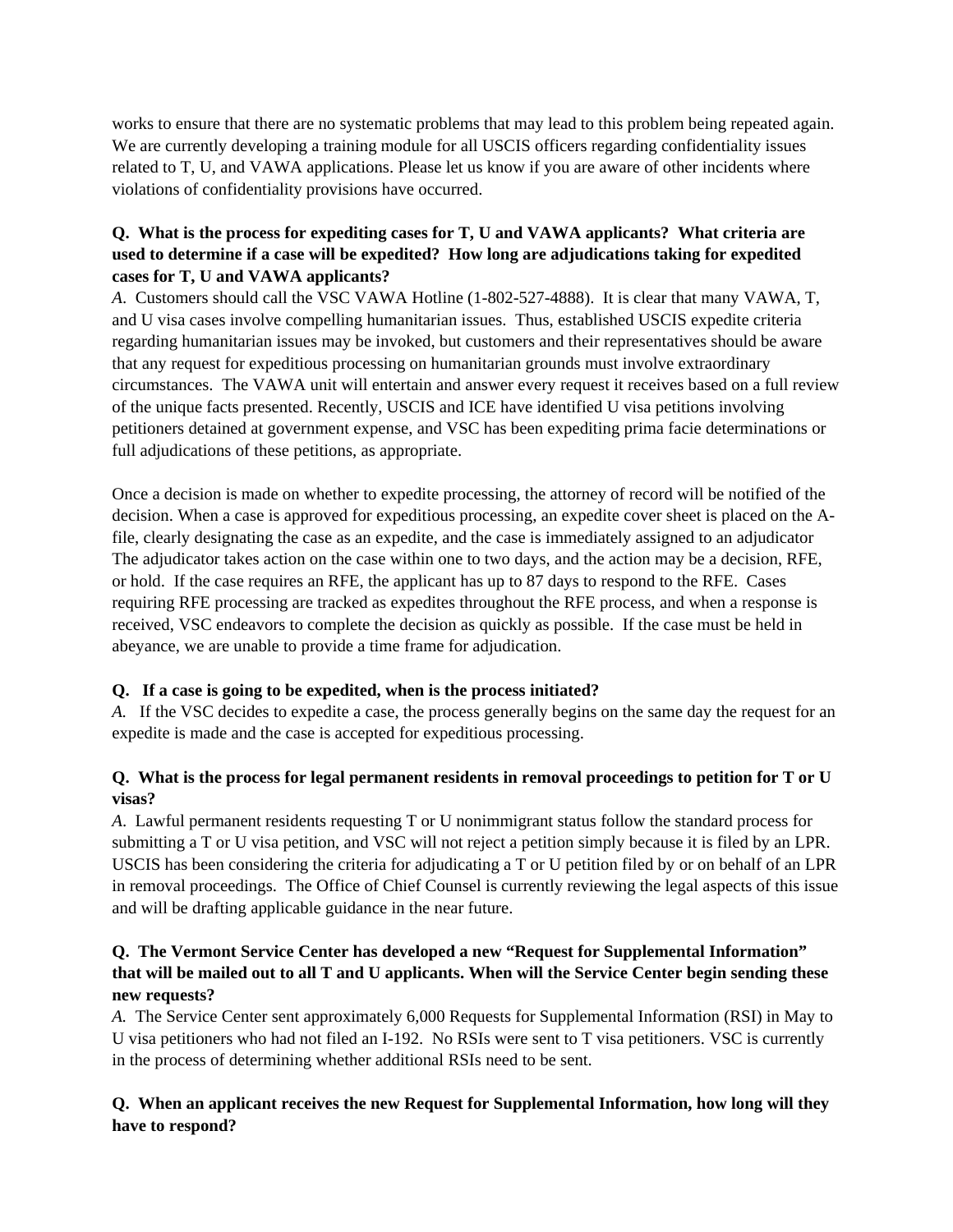*A*. There is no timeframe for a response, and no adverse action will result from non-response. However, applicants are encouraged to respond to the RSI as soon as possible, particularly if a visa is currently available, because USCIS has established a first in- first out (FIFO) process that determines the order in which cases are pulled for adjudication based on the date a response to the RSI was received. Petitioners who do not require an I-192 waiver are encouraged to respond accordingly as soon as possible so that those cases can be adjudicated.

#### Q. **What training do supervisors in the Unit receive with regard to adjudicating VAWAs/T/Us and the specific issues that come up in these cases?**

*A.* Supervisors receive the same training as adjudicators. VAWA Unit adjudicators initially receive four days of classroom-type training regarding basic eligibility requirements for special immigrant status under VAWA, protections and prohibitions under Section 384 of the Illegal Immigration Reform and Immigrant Responsibility Act (IIRIRA) (which prohibits an adverse determination of removability based solely on information provided by the abuser and requires strict confidentiality in VAWA, T, and U cases) and processes for adjudicating Form I-360 special immigrant petitions under VAWA. This training is conducted by a veteran officer of the VAWA Unit who has a Master's degree in Social Work and has extensive experience teaching the subject at the collegiate level. The initial training includes eight to ten hours specifically dedicated to understanding family violence. Officers are taught to identify the main characteristics and theories of family violence, debunk commonly held myths about family violence, and recognize the impact family violence has on individuals, families, and society. Officers also learn the ways in which immigration status, or lack thereof, and culture or cultural differences may contribute to domestic violence. Each trainee is assigned a series of hypothetical test cases which he or she completes under the mentorship of a veteran VAWA adjudicator. Trainees continue to work with a mentor and attend follow-up trainings for the next several months. VAWA officers also participate in bi-monthly team meetings during which all team members are encouraged to raise pertinent adjudication-related issues for discussion and resolution.

In addition to initial VAWA training, officers assigned to adjudication of T and U nonimmigrant status requests undergo an additional two-day training program, conducted by Senior Adjudications Officers who have detailed knowledge of the subject matter and experience in adjudicating these types of petitions and applications. The additional training consists of in-depth discussions on the eligibility requirements and various forms of evidence that might be submitted to address those requirements as well as how to assess that evidence. Officers are also given additional training in recognizing the dynamics of victimization and understanding how those influence the evidence provided to support the applicant/petitioner's claims. These officers participate in mentoring, follow-up training, and bi-monthly staff meetings in the same manner as officers assigned to adjudicate VAWA special immigrant petitions.

#### **Q. Will the Vermont Service Center be capturing information on the types of victims?**

*A.* In relation to U nonimmigrant petitioners, VSC does track which crimes form the basis of U nonimmigrant petitions in its case management system based on which crimes are indicated on Form I-918 or I-918A. In cases involving more than one crime, VSC notes any and all crimes that apply.

#### **Q. Will the processing times for T/U visas be posted on the USCIS website?**

*A.* The processing times for Forms I-914 and I-914A are not currently posted on the USCIS website. We are evaluating the best way to make this information available on the website in the future.

 At present, we see little value to posting processing times for Forms I-918, I-918A, and I-929, given that, for the remainder of the fiscal year, VSC is operating outside of a pure first-in-first- out (FIFO) model and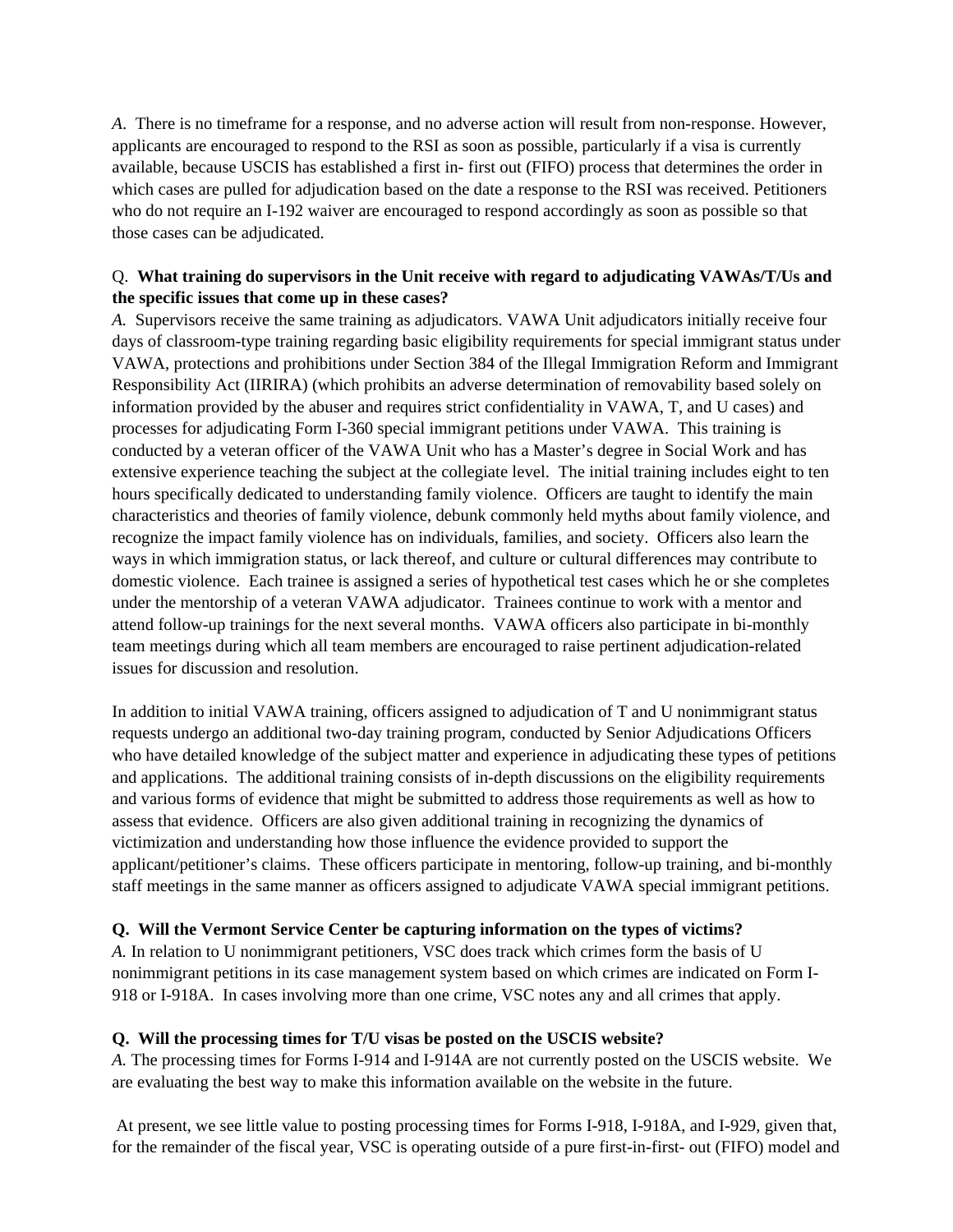therefore not adjudicating all cases in the order in which they were filed. Once the backlog is eliminated and the processing of these petitions becomes standard, USCIS will post processing times for U nonimmigrant petitions on the agency's website.

**Q. Is there an overall triage system currently in place at the Vermont Service Center for all U visa applications? What are the processing steps after a U visa application arrives at the VSC mailroom? Are the applications adjudicated in any particular order?**

**Michael Aytes' response letter of 5/22/2009 to the USCIS Ombudsman's recommendations states:** *"Cases will be adjudicated in chronological order as they become "adjudication ready" (i.e. when all responses to Requests for Evidence have been received.)"* **But it does not discuss the order in which VSC will review cases to determine if an RFE is necessary, nor does it discuss what will happen if a determination is made that an RFE is necessary. In this scenario, will the RFE be issued immediately? Or will the case be set aside as "not adjudication ready" and VSC will hold off on issuing an RFE until it has finished final adjudication on all of those cases considered "adjudication ready"?** 

*A.* VSC has developed a production plan with the goal of utilizing the entire annual numerical visa allotment by the end of the current fiscal year. In so doing, we hope to reduce the backlog by approximately 10,000 cases by September 30. Our ability to accomplish this depends on the number of responses to Requests for Supplemental Information (RSI) and Request for Further Evidence (RFE) that USCIS receives. Therefore, we encourage applicants to submit responses as quickly as possible.

One piece of this production plan is the implementation of a triage system. Under the triage system, VSC focuses first on adjudicating cases with an I-192 waiver request on file and has sent RSIs for approximately 6,000 cases in which an I-192 was not filed. VSC has completed initial action (approval, denial, RFE) on all cases with an I-192 on file and has begun queuing for adjudication cases with a response to the RSI. After completing initial action on cases with a response to the RSI, VSC works cases with no response to the RSI. Applicants who have received an RSI are encouraged to submit a response, and those for whom an I-192 waiver request is not required are encouraged to respond accordingly.

#### **Q. What is the status of implementing the Congressionally mandated "bona fide" standard for EADs prior to U grants? What meets the "bona fide" standard?**

*A*. Our priority for FY 2009 is to adjudicate as many cases as possible, with an emphasis on the most vulnerable populations. For FY 2010, we are engaged in internal discussions concerning how to best leverage available resources to make bona fide determinations and balance resources needed to fully adjudicate cases. U petitioners who filed post-TVPRA 2008 may file an I-765 in the meantime, and the contractor has been instructed not to reject these applications unless the code field is blank or contains an improper EAD code. Given that we have not yet conducted a bona fide determination, we are unable to provide a description of what meets the bona fide standard. Nonetheless, we are engaged in internal discussions, particularly with respect to how the bona fide standard may differ from the standard currently used in prima facie determinations, and intend to have guidance in place by the end of August to give the VSC time before the end of the fiscal year to prepare to implement the standard after October 1.

### **Q. Is VSC running background checks for purposes of extending or granting EADs, as opposed to when considering the full U visa application? If so, why do this at the EAD phase instead of the U decision phase? Are others eligible for immediate EADs (e.g., self-petitioners married to USCs) subject to similar background checks? If not, why are Us targeted for checks at the EAD phase?**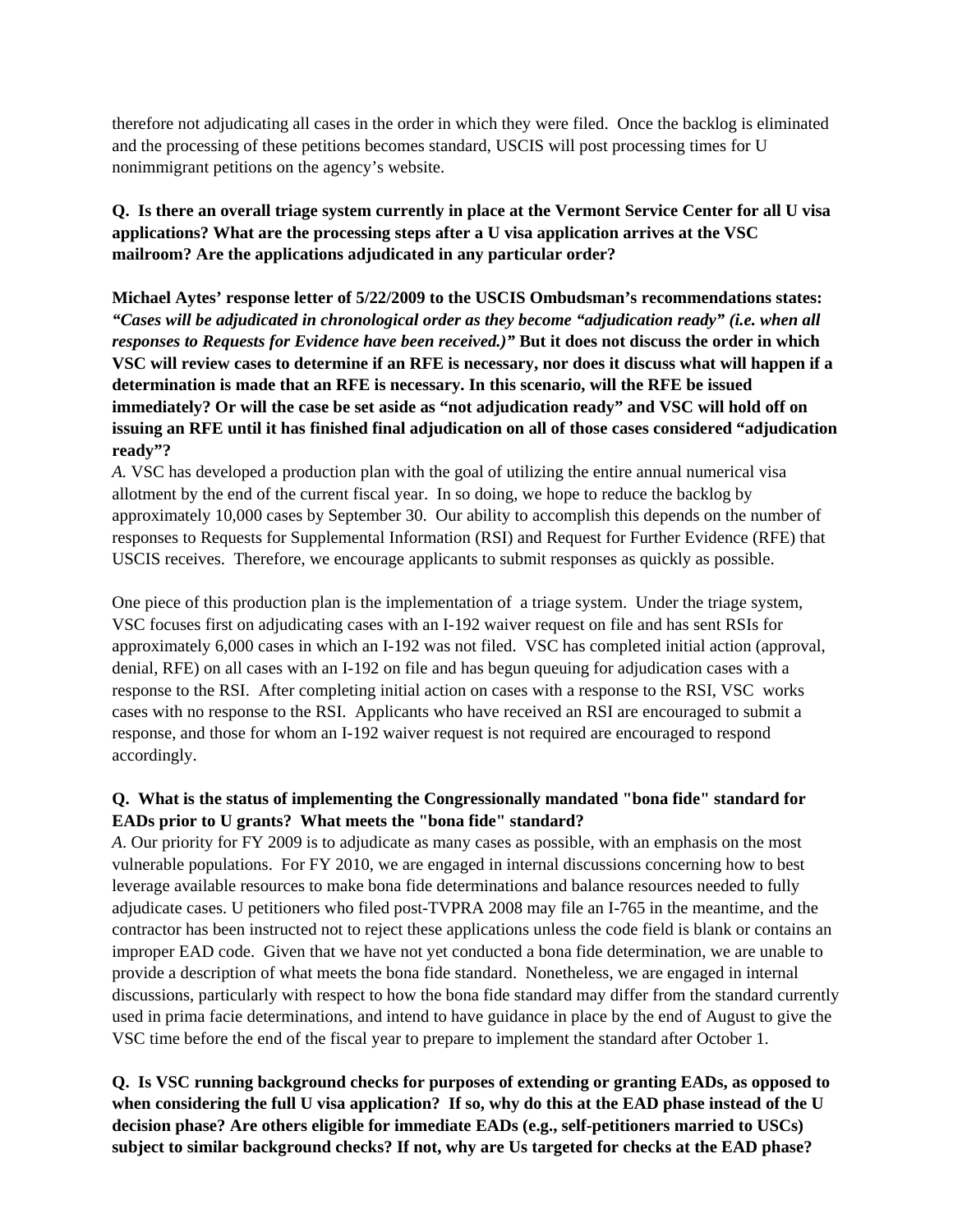**The FBI elimination of its backlog does not seem to have completely cured the problem of general adjudication delays due to background checks. The field reports being told that some EAD extensions are delayed due to background checks. U interim relief applicants are losing their jobs due to such delays. Moreover, delaying EADs undermines the reason Congress mandated a bona fide standard, which was to help victims of crimes gain security and safety as swiftly as possible.** 

#### **We respectfully suggest that VSC refrain from running background checks until the U adjudication phase.**

*A.* Since the implementation of interim relief provisions, there has been no change in the background check process for EAD requests by U nonimmigrant petitioners. USCIS conducts the same background checks on all EAD requests, which entails a check of the Interagency Border Inspection System (IBIS).

### **Q. There have been ongoing conversations between the field and USCIS about whether and how undocumented parents of USC child victims qualify for U visas, based on the theory that such children lack the capacity to participate effectively in the criminal system. What is the current policy? Any ETA on getting the policy in writing?**

*A.* We intend to develop specific guidance in the near future. In the interim, VSC has been adjudicating cases involving this issue and we have found that, in certain circumstances, parents of child victims may qualify for U nonimmigrant status. Until we issue guidance on this issue, VSC will not deny any cases involving U petitioners who are the parents of USC child victims.

### **Q. Do children, either under 18 or under 14, need to meet the passport requirement or alternative to possessing a passport?**

*A.* USCIS requires all applicants for admission as a nonimmigrant to present a valid passport unless that document has been waived. 8 CFR 214.1(a)(3). All petitioners for U nonimmigrant status, including children, are therefore subject to this requirement. USCIS may, however, waive this document requirement if the U petitioner submits a Form I-192, Application for Advance Permission to Enter as Nonimmigrant. USCIS notes that U petitioners may request a waiver of the fee for Form I-192.

### **Q. Will VSC entertain and grant, where appropriate, waivers of future unlawful presence (212(a) (9) (B)) triggered when an approved U applicant leaves the US?**

**A typical example of this: A parent who has accrued unlawful presence before the U grant, then travels to the home country once she receives the U to help children process abroad. By leaving, she triggers a new inadmissibility ground.** 

**To ensure uniform application of the law and quality control generally, we respectfully suggest that VSC should determine whether applicants merit waivers for future unlawful presence, if requested by applicants at time of the U decision. This would not, of course, preclude DOS from entertaining "after-acquired" inadmissibility at time of re-entry to the US.** 

*A.* Yes. We have entertained and granted inadmissibility waivers for U nonimmigrant petitioners who have departed the U.S. and were subject to INA Section 212(a)(9)(B).

#### **Q. What do those granted U visas need to travel abroad and re-enter legally? What do those granted T visas need?**

*A*. U nonimmigrants are not required to file a Form I-131, Application for Travel Document. However, when a U nonimmigrant departs the U.S., he or she must undergo consular processing prior to return. In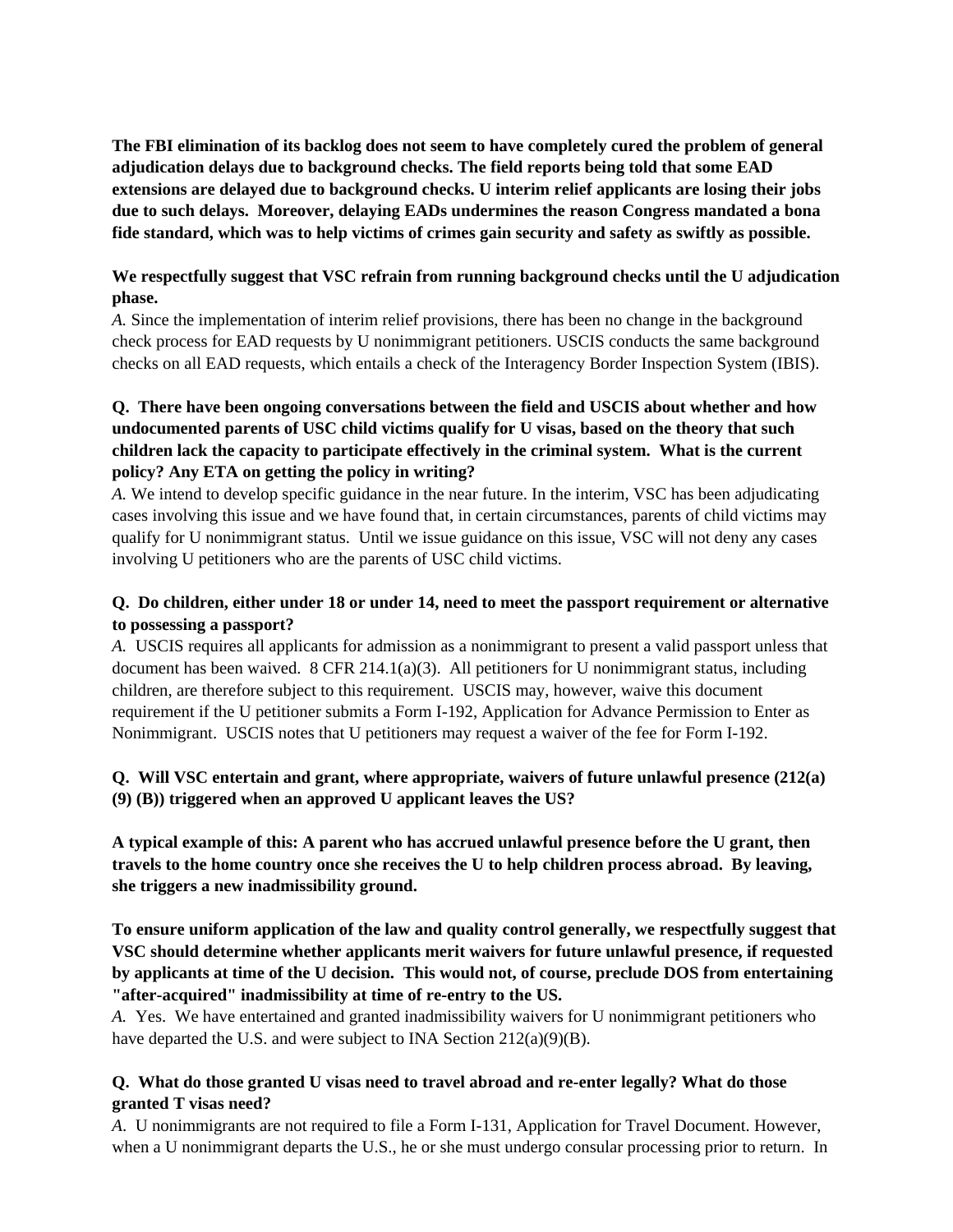contrast, T nonimmigrants seeking to travel abroad must file Form I-131 with VSC and obtain advance parole prior to departing the U.S. Both T and U nonimmigrants who have a pending I-485 filed with VSC may file a Form I-131 with VSC to obtain an advance parole document. USCIS will continue to work with the Department of State (DOS) to address travel issues for T and U nonimmigrants.

### **Q. What is the statutory basis for treating U, T and V visa holders differently for travel purposes? If there is no statutory basis, why are they treated differently?**

*A.* Regarding travel documents issued by USCIS, we are unaware that U and T nonimmigrants are treated differently for travel purposes. Both T and U nonimmigrants have the ability to depart and return to the U.S. multiple times if a Form I-131 is filed concurrently with a Form I-485 or subsequent to a pending Form I-485 filed with the VSC. U nonimmigrants who wish to travel abroad prior to filing a Form I-485 must undergo consular processing each time they depart. We understand that DOS will issue a U visa for a single entry with one month validity upon verification of approval of the visa petition. USCIS will continue to work with the Department of State (DOS) to address this issue. T nonimmigrants who request a travel document Form I-131, filed with VSC, are generally given multiple-entry advance parole. If T nonimmigrants have received single-entry advance parole, it would be helpful to have specific examples that we could research. Questions regarding the number of entries allowed under a visa issued by DOS should be addressed with DOS.

### **Q. Of most significance, is there a statutory basis for limiting U and T visa holders to single reentries, as opposed to multiple re-entries? If there is no statutory basis, why are they treated differently?**

*A*. We are unaware of a statutory basis for limiting U and T nonimmigrants to single reentries. In fact, as explained above, both U and T nonimmigrants who have filed Form I-485 or have a pending I-485 with VSC have the ability to reenter multiple times with an advance parole document. T nonimmigrants who are filing an I-131 prior to filing a Form I-485 are issued multiple entries on an advance parole document. U nonimmigrants who wish to travel abroad prior to filing a Form I-485 must undergo consular processing each time they depart. We understand that DOS will issue a U visa for a single entry with one month validity upon verification of approval of the visa petition. USCIS will continue to work with the Department of State (DOS) to address this issue.

### **Q. What would be needed (statute/regulation/other) to allow Us and Ts multiple exits and reentries (acknowledging possible effects on continuous presence)?**

*A*. As explained above, USCIS will continue to work with the Department of State (DOS) to resolve this issue.

### **Q. We understand a process is almost in place with DOS for processing U visas abroad. Any ETA for that guidance? Will the DOS guidance include information on biometrics?**

*A.* USCIS is working with DOS. However, USCIS is unable to speak to issues relating to overseas consular processing. Please refer this question to DOS.

### **Q. What should those seeking Us abroad do to obtain entry, once approved by VSC? Is the process the same for derivatives?**

*A.* USCIS is working with DOS. However, USCIS is unable to speak to issues relating to overseas consular processing. Please refer this question to DOS.

### **Q. Does/will DOS understand that VSC has adjudicated inadmissibility and that consulates should only consider "after acquired" inadmissibility grounds?**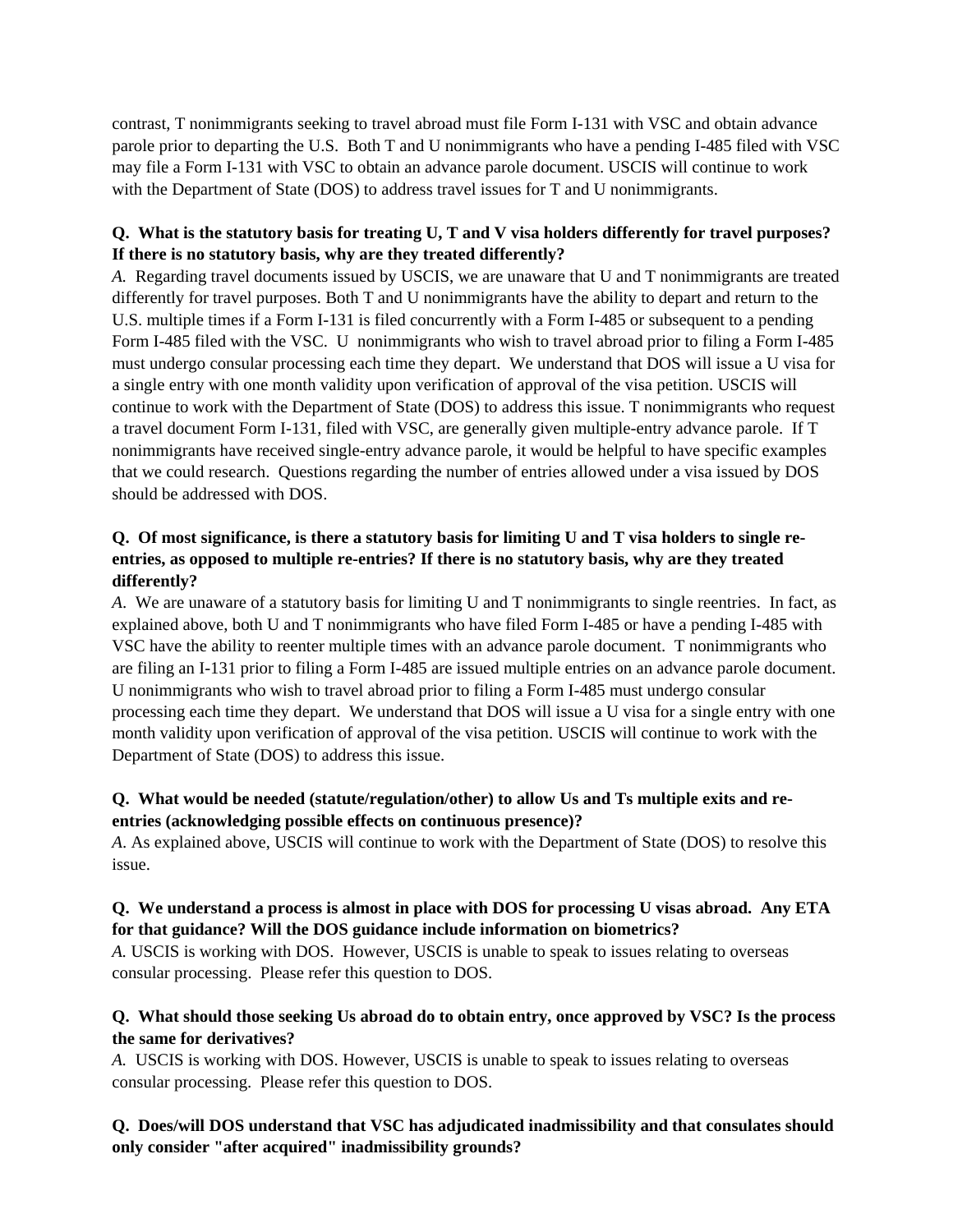*A.* USCIS is working with DOS.. However, USCIS is unable to speak to issues relating to overseas consular processing. Please refer this question to DOS.

#### **Q. Any ETA on DOS guidance on issuing immigrant visas to those who are eligible to adjust based on a granted U visa, either principal or derivative?**

*A.* USCIS is working with DOS. However, USCIS is unable to speak to issues relating to overseas consular processing. Please refer this question to DOS.

# **Q. The field has reported some comments by VSC that people should wait to file for adjustment until they have their medical exam. We assume this is confusion about the inadmissibility grounds not applying at adjustment, not a grafting of inadmissibility into the general adjustment discretion standard.**

*A.* A valid medical exam documented on Form I-693, Report of Medical Examination and Vaccination Record, is required as part of the initial evidence for all adjustment of status applications. Documentation of a medical exam is part of the required initial evidence for an adjustment of status application. Therefore, if an applicant applies for adjustment without including Form I-693, USCIS will send an RFE requesting the document.

#### **Q. How should derivatives of self-petitioners process abroad at the principal's adjustment phase? To whom should the 824 packet go?**

*A*. We assume this question refers to VAWA self-petitioners. In the case of a derivative of a VAWA self-petitioner, who will undergo consular processing abroad, the Form I-824 packet should be filed with VSC, which will forward the packet to the National Visa Center.

# **Q. What is the status of implementing EADs for H-4s and other qualified derivatives?**

*A*. This section is included in the forthcoming interim VAWA rule currently being drafted by USCIS.

# **Q. What is the status of implementing the elder abuse (for parents of USC abusers) section?**

*A.* This section is included in the forthcoming interim VAWA rule currently being drafted by USCIS.

# **Q. What is the status of implementing Congress' statement encouraging USCIS to consider I-212s, especially for VAWA self-petitioners?[1](#page-6-0) Could VSC exercise this authority? If not, what would be required to grant them such authority?**

*A.* Service Centers have the legal authority to adjudicate I-212s in other form types. We are currently assessing the operational and policy implications of extending this authority for VAWA self-petitioners.

**Q. For those who qualify based on the AG's determination that the investigation/prosecution is complete, who are AG designees? What "form" should they submit? Is a letter sufficient?**  *A*. Please refer this question to DOJ. USCIS would ideally like to receive a written letter from DOJ confirming an applicant's qualification as an AG designee.

# **Q. To whom at DHS should practitioners direct requests for updates on continued presence for T nonimmigrants?**

*A.* ICE should be contacted for updates on continued presence*.* 

l

<span id="page-6-0"></span><sup>&</sup>lt;sup>1</sup> Section 813(b) of the Violence Against Women and Department of Justice Reauthorization Act, Pub. L. 109-162 (Jan. 5, 2006).